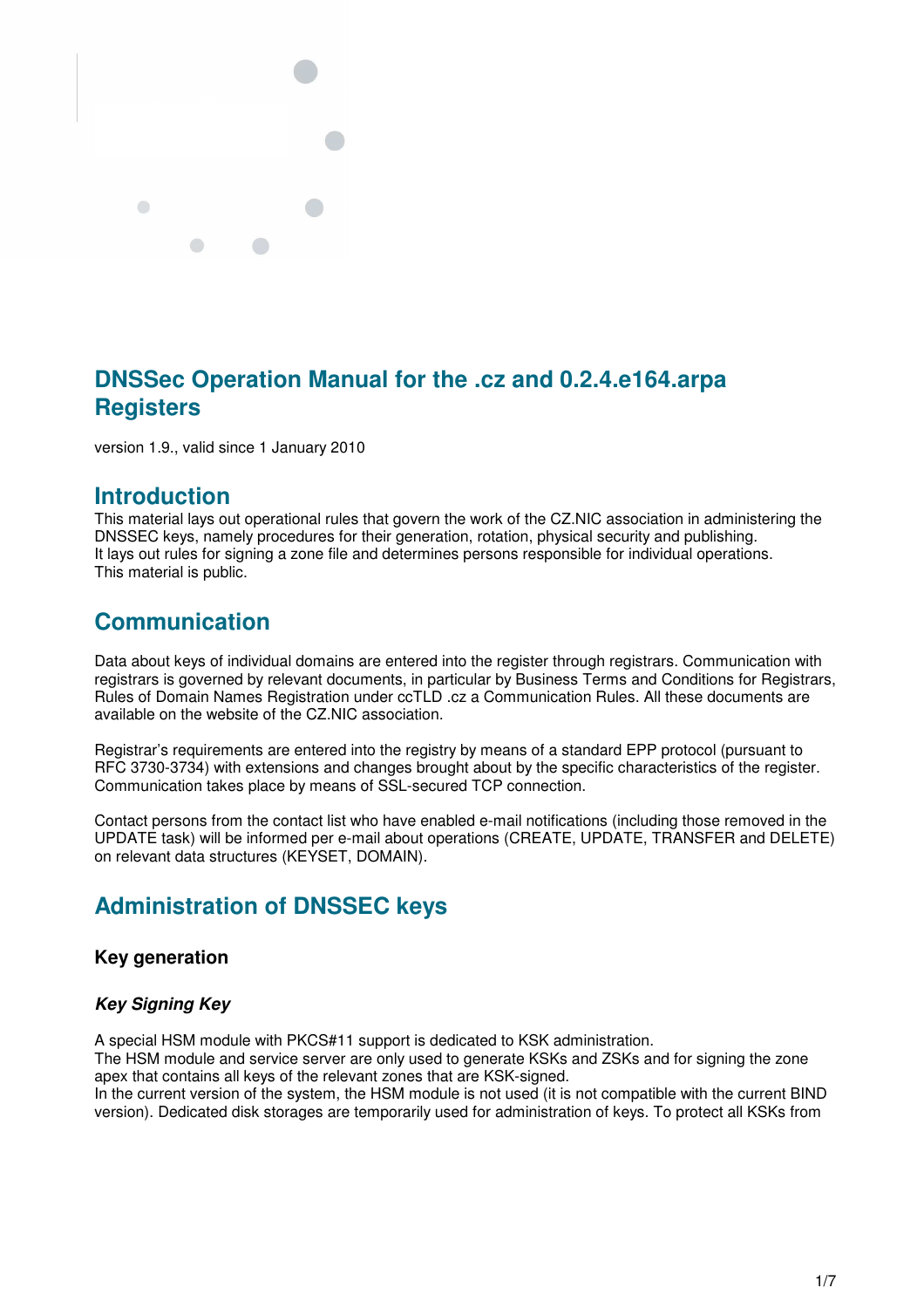

being compromised, one KSK will be stored on the USB flash disk that will be stored offline in a safe place (a safe deposit). This USB flash disk will only be used when all KSKs are compromised. The key stored on the USB flash disk will not be used in normal operation. A public part of the offline key will be displayed in the ITAR register and published in the .cz zone. The key will be rotated in a standard way like online KSKs. Persons authorized to access the safe deposit will make sure that the offline key is available when needed.

| Key algorithm:  | RSA 2048 bits                         |
|-----------------|---------------------------------------|
| Number of keys: | 3 (1 active)                          |
| Key storage:    | dedicated server disk (in future HSM) |

### *Zone Signing Key*

After generating the ZSK and signing the zone apex, ZSK and zone apex are transferred to the server that is used for signing the zone.

The process of zone signing is automatic.

| Key algorithm:  | RSA 1024 bits         |
|-----------------|-----------------------|
| Number of keys: | 2 (1 active)          |
| Key storage:    | dedicated server disk |

## **Dedicated servers**

### *Physical location of servers*

For the sake of redundancy, there are two dedicated servers on which keys are stored. They are located in two telehouses, operated by two different companies.

The servers are placed in locked racks and, in the case of one of the telehouses, in a dedicated space separated by a cage. Physical access to servers is granted to technical administrators and, upon request, also to employees of both telehouses.

Both telehouses can be accessed through a lodge manned by a porter who verifies authorization for access. Furthermore, one of the telehouses is protected by a surveillance camera system, and the other is connected to the operator's CCTV system. Contactless sensors are fitted on racks. They monitor unauthorized opening of rack doors.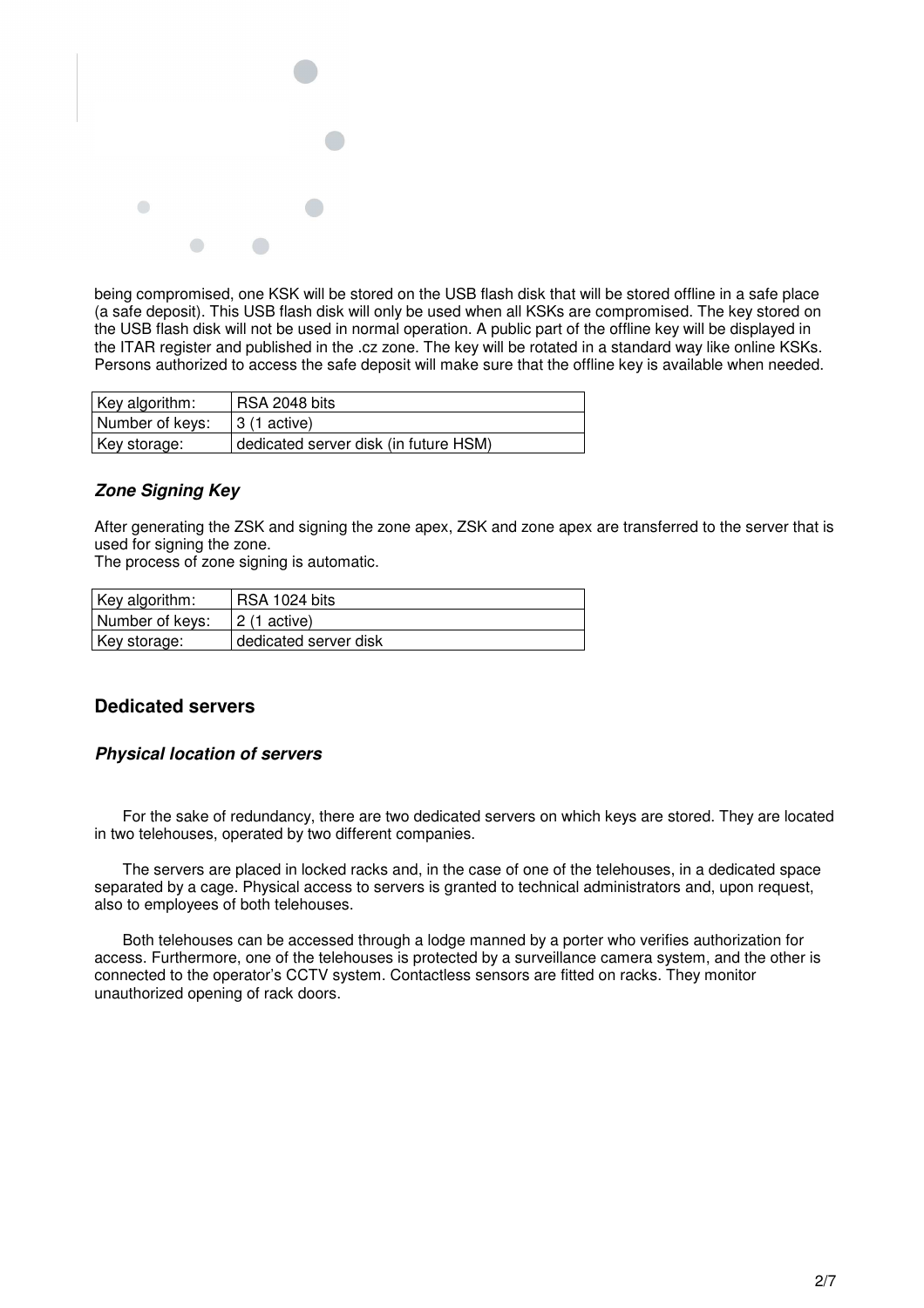

#### *Access to servers*

Dedicated servers are connected to the Internet in a separated network (VLAN) and are available through SSH and DNS protocols. Servers are also interconnected with the application server of the central register. Technical administrators have accounts for access through the SSH protocol. Access to the administrator account takes place through the SUDO mechanism.

### *Server back-up*

Servers are backed up on a back-up server using standard mechanisms. Access to the back-up server is subject to the same conditions as access to the dedicated servers for administration of DNSSEC keys.

## **Key rotation**

#### *Key Signing Key*

A mechanism of double signature is used for KSK rotation. KSK replacement will be announced half a year in advance (see the section Key publishing).

After the implementation of the key rotation mechanism described in the RFC 5011 document into the tools of BIND9 DNS server, the key rotation will proceed this way:

| Key validity:    | 2 vears |  |
|------------------|---------|--|
| Rotation method: | manual  |  |

#### *Rotation in case of key compromising*

When CZ.NIC loses control over private parts of keys, new DNSSEC need to be generated so they can replace existing keys. When keys are compromised, rotation has to proceed like in case of normal rotation, i.e. so that the operation of the .cz zone is not interrupted.

When KSKs are compromised, new KSKs will be generated and DS records in the root zone, in DLV and in ITAR register will be replaced.

When just one KSK is compromised, the removal from the parent zone and generation of new ZSK are sufficient.

### *Zone Signing Key*

The validity of an active ZSK is 8 weeks. ZSK rotation takes place every two months using the mechanism of key publishing in advance (RFC 4641, 4.2.1.1). At least two ZSKs are published in the zone. One is active and the other is published in advance. During rotation, the active key is marked as deprecated and the published key is marked as active. When the necessary period expires (see RFC 4641), the deprecated key is removed from the zone and a new ZSK is generated and marked as published.

| Key validity:    | 90 days         |  |  |
|------------------|-----------------|--|--|
| Rotation method: | automatic (ZKT) |  |  |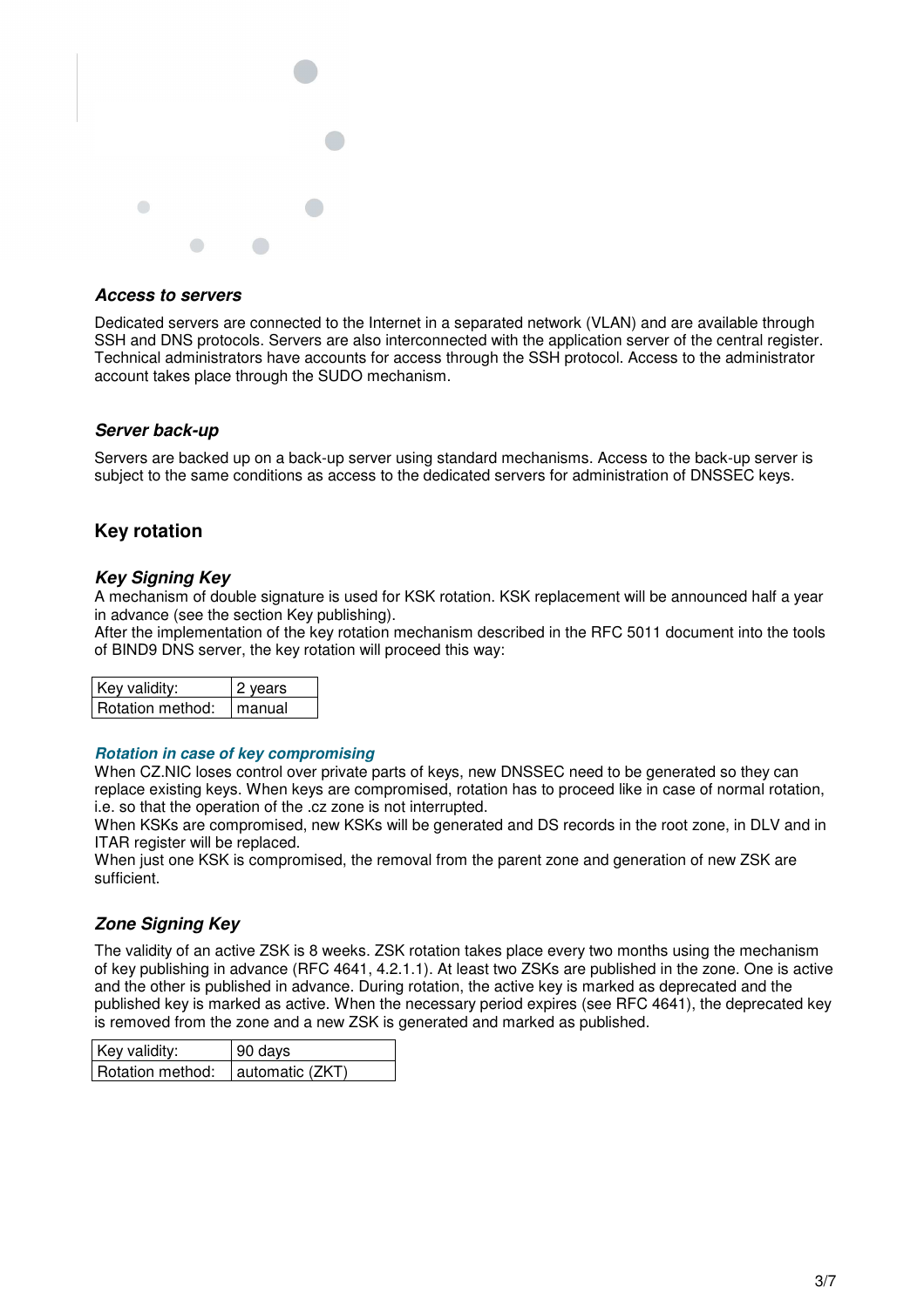

#### *Rotation in case of key compromising*

When the ZSKs are compromised, a new ZSK set is generated, apex zones are signed and the ZSK set is replaced.

When just one ZSK is compromised, it has to be removed from the zone file.

An example of the key list:

| Keyname          | Tag    | Type       | <b>Status</b> | Algorithm | Valid    |
|------------------|--------|------------|---------------|-----------|----------|
| 0.2.4.e164.arpa. | 31,333 | <b>KSK</b> | active        | RSASHA1   | 12 years |
| 0.2.4.e164.arpa. | 7.834  | <b>KSK</b> | active        | RSASHA1   | 2 years  |
| 0.2.4.e164.arpa. | 23,092 | <b>KSK</b> | backup        | RSASHA1   | 2 years  |
| 0.2.4.e164.arpa. | 15,590 | <b>ZSK</b> | active        | RSASHA1   | 3 months |
| 0.2.4.e164.arpa. | 42,605 | <b>ZSK</b> | publish       | RSASHA1   | 3 months |
| CZ.              | 7.978  | <b>KSK</b> | active        | RSASHA1   | 12 years |
| CZ.              | 1.234  | <b>KSK</b> | publish       | RSASHA1   | 2 years  |
| CZ               | 58,372 | <b>KSK</b> | backup        | RSASHA1   | 2 years  |
| CZ.              | 50,820 | <b>ZSK</b> | active        | RSASHA1   | 3 months |
| CZ.              | 47.420 | <b>ZSK</b> | publish       | RSASHA1   | 3 months |

# **Key publishing**

#### *Parent zone supports secure delegation*

KSKs for zones administered by the central register that have a signed parent zone, which permits secure delegation, will be placed in the parent zone. Currently, this only applies to the 0.2.4.e164.arpa domain which is securely delegated in the e164.arpa zone.

#### *The parent zone does not support secure delegation*

KSKs for zones administered by the central register that do not have a signed parent zone have to be announced to users in another way.

### **Websites**

KSK is published at https://www.nic.cz/dnssec/. Websites are protected by a commercial SSL certificate. The algorithm applied is PKCS #1 SHA-1 With RSA Encryption and the key length is 1024 bits. The KSK is signed by the assigned PGP/GPG key 1024D/7140F726, CZ.NIC DNSSEC KSK Signing Key <dnssec@nic.cz> so that validity is ensured even when websites are compromised. The fingerprint of this key is 07AD 2796 36B0 40DA 6FA8 22FE A199 A19B 7140 F726.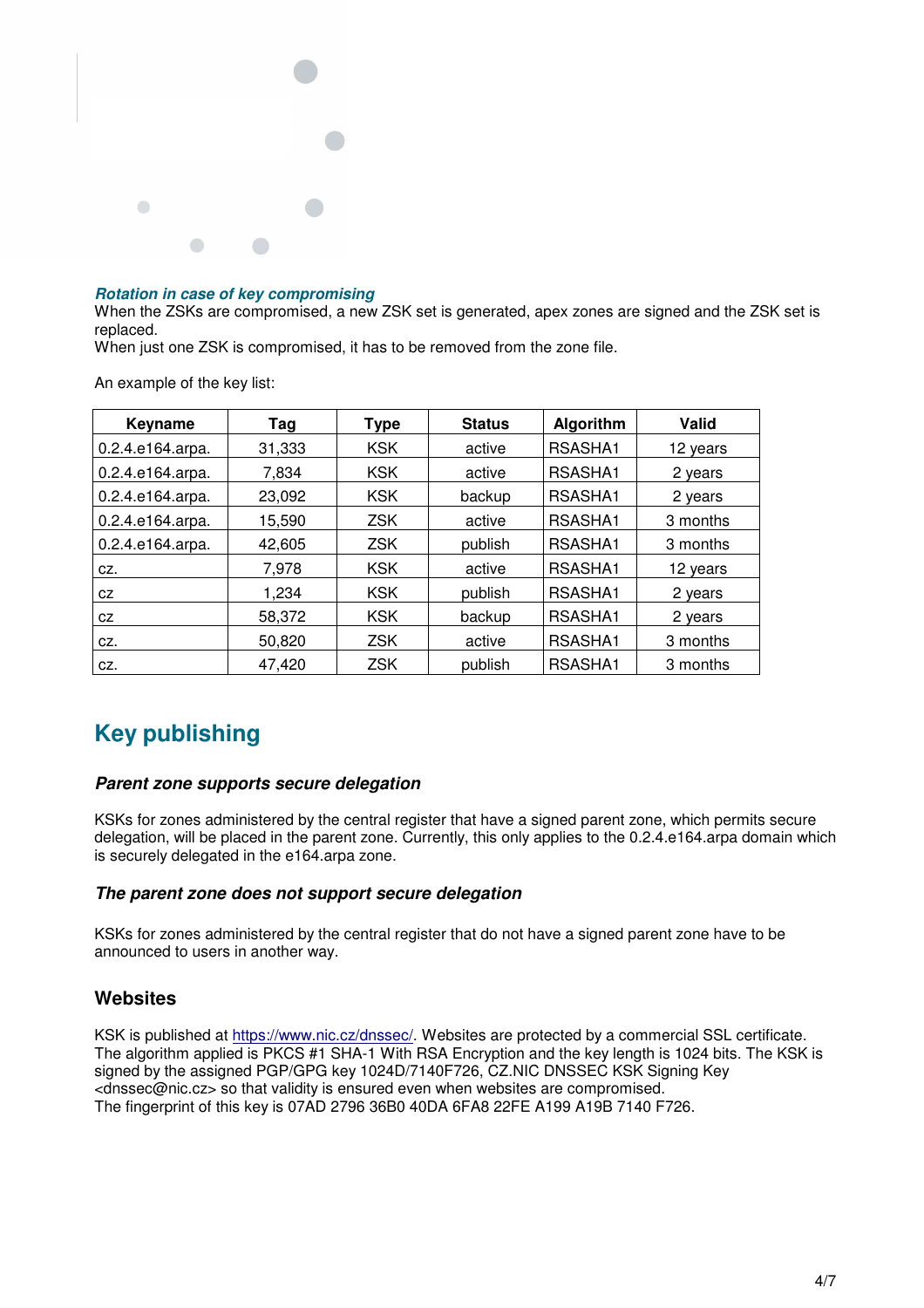

## **Mailing list**

The KSK is sent to the dnssec-announce@lists.nic.cz mailing list. The new KSK will be signed by the PGP/GPG key 1024D/7140F726.

## **Domain Look-aside Validation (DLV) register**

Since the root zone is not signed, the DNSSEC Look-aside Validation (RFC 5074) mechanism is used for publishing of DS records.

The service provided by the ISC association at dlv.isc.org is used.

## **Temporary register of fixed points of confidence (ITAR)**

DS records related to .cz are also published in a temporary storage of trustworthy ITAR keys operated by the IANA organization.

# **Signing the zone file**

A dedicated set of keys is kept for every zone administered by the central register. Keys are divided into Key Signing Keys (KSK) and Zone Signing Keys (ZSK).

## **Process of signing the zone file**

Generation of RRSIG signatures takes place on a dedicated server that also generates a zone file. The .cz zone file is generated every 30 minutes and new as well as changed records are signed after every generation.

After generating the zone file, RRSIG records are extracted from the old signed zone file and they are subsequently merged with a newly generated zone file. The merged zone file is signed with the dnssecsignzone tool from the BIND9 package that can use valid signatures. Changes in signatures are thus limited to the inevitable ones.

## **Validity of RRSIG signatures**

The validity of RRSIG signatures is 1 month. A new signature is generated 1 week before the expiration of the existing signature.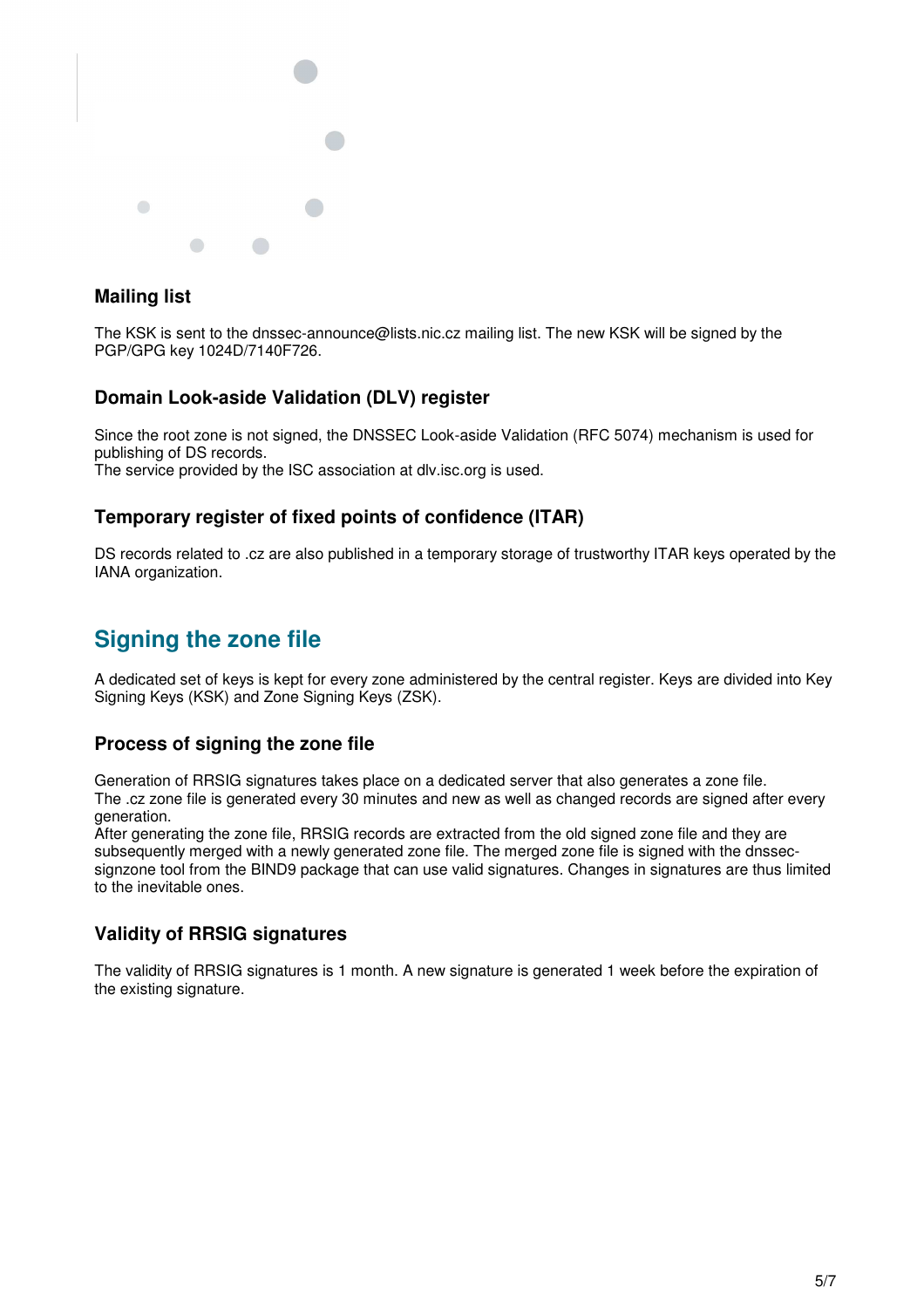

# **Appointment of responsible persons**

The subsequent table lays out competences of individual persons in relation to specific critical activities connected (in particular) with generation of keys.

| <b>Task</b>                         | <b>Performed by</b>                            |
|-------------------------------------|------------------------------------------------|
| generation of a new KSK             | always two out of the following:               |
|                                     | manager, operations manager, technical manager |
| signing ZSK by means of KSK         | authorized member of the DNSSEC team           |
| <b>KSK</b> rotation                 | one of the following:                          |
|                                     | manager, operations manager, technical manager |
| SZK rotation                        | automatic tool                                 |
| back-up of KSKs on external storage | one of the following:                          |
|                                     | manager, operations manager, technical manager |
| Access to safe deposit              | manager, operations manager                    |

# **Glossary**

## **Key Signing Key (KSK)**

DNSSEC key used only to sign other keys (DNSKEY RRSet) in a specific zone.

## **Zone Signing Key (ZSK)**

DNSSEC key used to sign the whole zone file.

### **Domain Lookaside Validation (DLV)**

The way of online validation of DNSSEC signatures through special DLV records which contain authoritative data about KSK data used to sign the zone. The best known and most used DLV register is operated by the Internet Systems Consortium (ISC) organization at div.isc.org.

## **Interim Trust Anchor Repository (ITAR)**

Temporary offline storage for keys used for top-level domains. This storage is operated by the IANA organization at http://itar.iana.org/.

## **Key compromising**

DNSSEC keys use asymmetric cryptography. A key is compromised when its private part used for signing ends up in the hands of people who are not authorized to tamper with it or to sign the zone. It can be an internal security incident provoked by an employee of the association or an external security incident, i.e. when the security of private parts of the key or the cryptographic algorithms of the key are compromised.